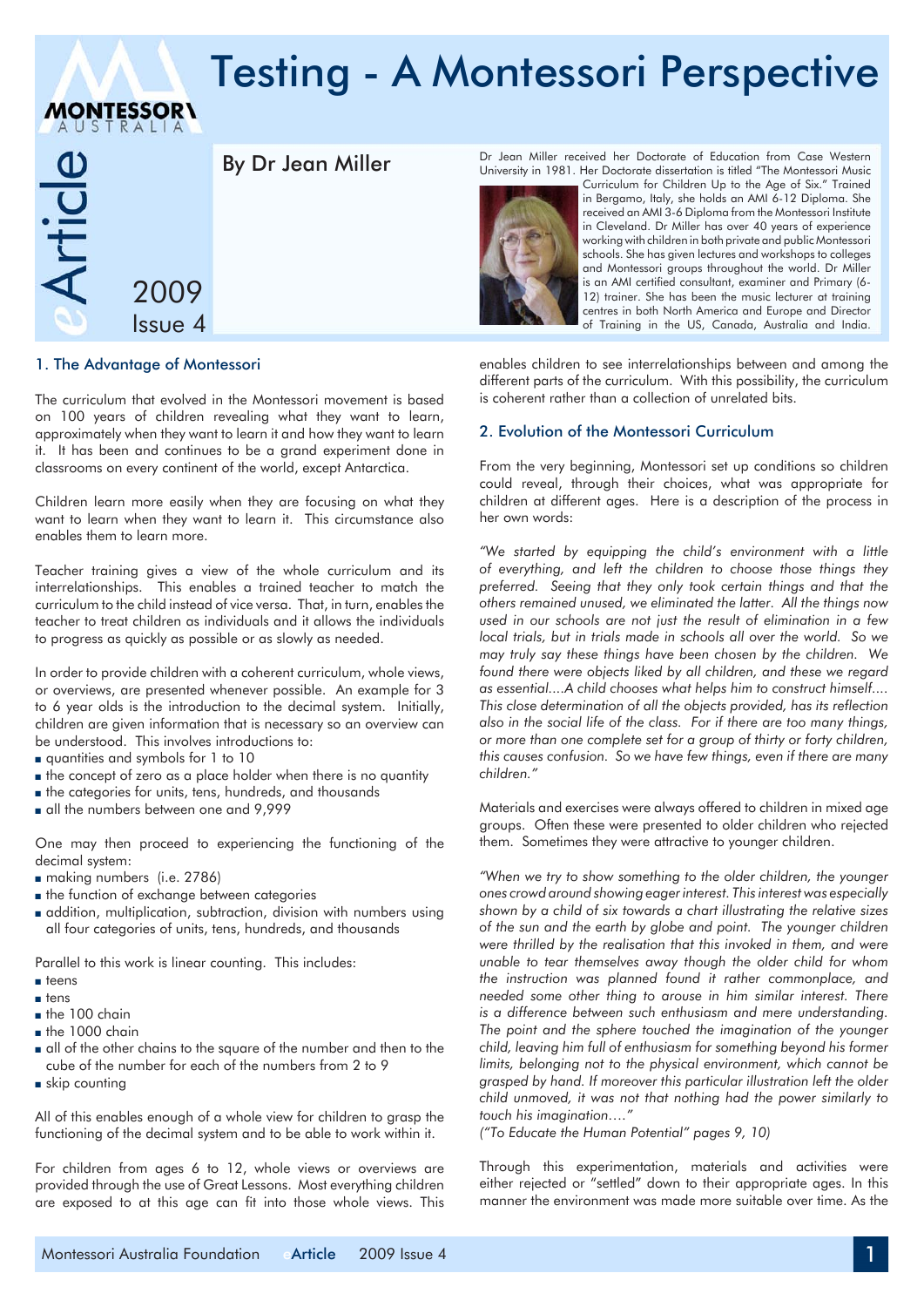environment became more suitable, children were enabled to reveal more and more of their true nature. This, in turn, enabled adults to make the environment still more suitable, which then enabled children to reveal more of their true nature. In Montessori classes, this is an unending process.

From this 100 years of history we can see that the natural condition of childhood is to want to learn, grow and develop in a positive manner, physically, socially, emotionally, spiritually, and intellectually as a whole human being.

#### 3. Open-Ended versus Close-Ended Activities

One of the key aspects of Montessori is that it offers children "openended" activities. This allows for exploration and creative thinking. Another key aspect is that it offers uninterrupted three-hour work cycles that enable children to work, often in deep concentration or "flow", until something in their inner being is satisfied. This means that children are deeply engaged in inner-directed work that is based on interest.

This may be contrasted with "close-ended" activities. In this kind of activity, children are provided with questions to explore. These questions come from an outside source such as textbooks, which provide a list of questions, or from workbooks or "work sheets". These are close-ended activities because, when the page is finished, psychologically the work is over. The result is often just superficial involvement. This is outer-directed activity.

#### 4. How Do We Get To Know the Children as Individuals and What They Need? In Other Words, How Do We Test in Montessori?

The three-year age span allows teachers to get to know the children better than in traditional education where children are in a class for one year and then moved on to another teacher.

In an on-going Montessori class only about one third of the children are new each year, so there are fewer children to get to know at the beginning of the year.

Observation of the class is done on a daily basis. The observation includes the children's behaviour and the children's work.

Children have a choice of activities in the class. They reveal much about themselves through their choices.

Teachers keep careful, detailed records of both their observations and of the lessons they have given.

Lessons for three to five year olds are mostly given to individuals. It is easy to see if a child understands the lesson.

Lessons for the six to twelve age range are given mostly to small groups. The teacher can clearly see how each child is receiving the lesson.

Grouping children for lessons is done as appropriate for the kind of lesson:

- <sup>n</sup> Biology, Geography and History often prior knowledge is not crucial. When selecting children for the group, different ages, abilities and achievement levels may be mixed for many of the lessons.
- <sup>n</sup> Maths, Geometry and Language prior knowledge is crucial for many of the lessons. Children who are roughly at the same achievement level, are selected for a lesson. This means that there can still be a wide range of ages in the lesson.
- <sup>n</sup> Rather than by calling all first graders or all third years, children are invited to lessons by name.

### 5. How Do Children Know When They Know Something?

Individual conferences (teacher and child) are essential. Format for the conference includes:

- <sup>n</sup> child brings daily work journal and all paper work
- <sup>n</sup> teacher brings record of lessons given and observations
- <sup>n</sup> teacher and child review child's work together.

Ask questions that help the child learn to assess his or her own achievement. Example. "I see that you have been doing multiplication with a two digit multiplier on the large bead frame. Do you need more practice with that or are you ready for a three digit multiplier?" If a child says, "I am ready for the three digit multiplier," but really is not, then the child gets the more advanced lesson and sees that he or she was really not ready. In my experience it only takes a few experiences like this and the child learns to make an accurate assessment. The child then becomes a co-evaluator of his or her work.

The last question in the conference is always, "Is there a lesson you would like to have that we have not talked about?" (If the child asks for a lesson that is beyond the child's current capabilities, the teacher can say, "Before we can do that lesson we need to do "X" and "Y" and "Z". Would you like to start on that progression?") This question helps children take ownership of their own educational process rather than having education as something that is completely "done to them" by someone else.

With all of the aspects of Montessori mentioned in sections 4 and 5 above, Montessori teachers do not have the same need to test to find out children's achievement levels as teachers in mainstream settings do.

#### 6. How Are Montessori Children at a Disadvantage in Testing?

First of all Standardised Tests are not in a format familiar to Montessori children. In an analysis of the Iowa Test of Basic Skills in the late 1980s, not one item on the test was found to be in a format Montessori children would recognise. If no preparation is done that would familiarise students with the format, then the results of the test show how well students adapt to a new format. That is not what the test is normed for. The test is normed for content. The results of tests taken by unprepared Montessori children cannot be compared to the norms. In other words, the results are invalid.

Tests are often designed to include abstractions that children are not yet able to construct in their minds. In more mainstream education abstractions are taught. In Montessori the process is quite different. For example, in math children are shown how to use a particular piece of material. The abstraction is not taught. As children work with the material, an understanding of the process or abstraction grows. The understanding may come in the form of a slow realisation or as an eureka moment. Either way, this understanding of the abstraction is more likely to be stored in long term memory than if the abstraction is taught. Teaching the abstraction seems to short-circuit the process. In Montessori, children construct the abstractions. In order to protect this development of long term memory it is important that:

- **n** Parents are not teaching the abstractions at home.
- n Parents are not sending children to classes or tutors that teach the abstractions.
- <sup>n</sup> Teachers are not teaching the abstractions in preparations for tests.

Another thing unfamiliar to Montessori children is that tests are looking for one right answer. Montessori children are used to thinking of different possibilities in open-ended activities rather than just one right answer in close-ended activities.